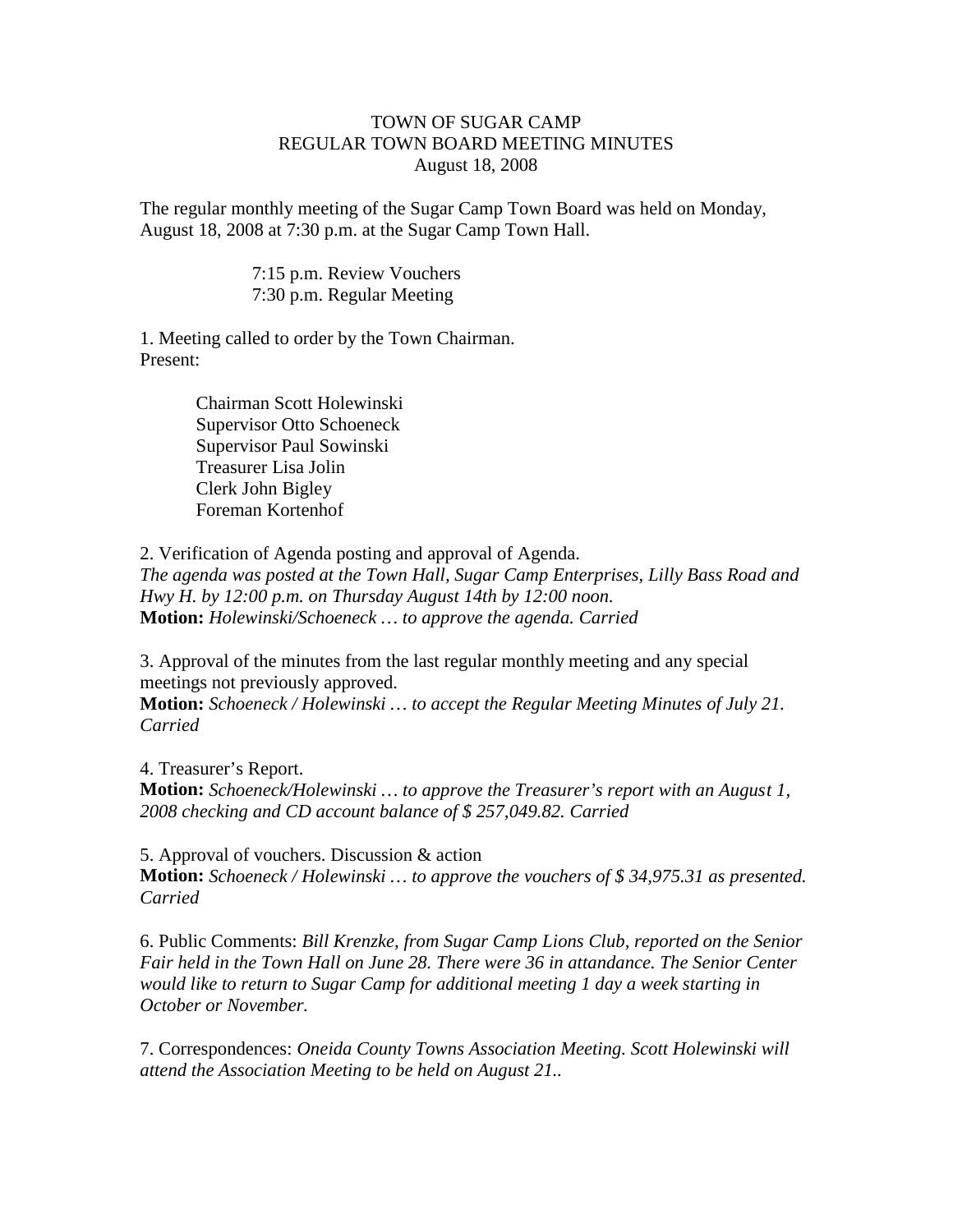8. Old Business: Correction of figures from Pomasl Fire Equipment: \$207,985.00 purchase price, \$120,000.00 down payment \$87,985 dues 1/15/2010, corrected from \$86,948.73 given at the July meeting.

> **Motion:** *Holewinski/Schoeneck …to correct the figures as corrected. Carried*

9. New Business:

1. Consider a 5-lot subdivision request from J.C.B. Enterprises, Inc. located off Hwy H. Legal Description: SW ¼, SE ¼, Section 1, T39N, R9E.

*Motion Holewinski/Schoeneck/... to approve the 3 lot subdivision as presented. Carried*

2. Consider a 5-lot subdivision request from J. C. B. Enterprises Inc. located off Hwy H. Legal Description: SE ¼, Section 1, T39N, R9E

*Motion Holewinski/Schoeneck... to approve the 5-lot subdivision as presented. Carried*

3. Consider an After-the Fact administrative review permit application for Todd Pitlik and Jannet Malig to rent an existing home on a weekly basis on property located at 8458 County Road H

**Motion:** *Holewinski/Sowinski …to approve the After-the-Fact review permit as presented. Carried*

4. Confirm Open Book and Board of REview Dates

*Open Book will be from 2 to 5 p.m. on Tuesday September 23, Board of Review will follow from 5 to 7 p.m.*

5. Confirm September meeting date change.

*The September Board meeting will follow the Board of REview starting at 7:30 p.m.*

6. Set Board of Review training date

*Board of Review Training material will be available for board members in the office.*

7. Road Work Report